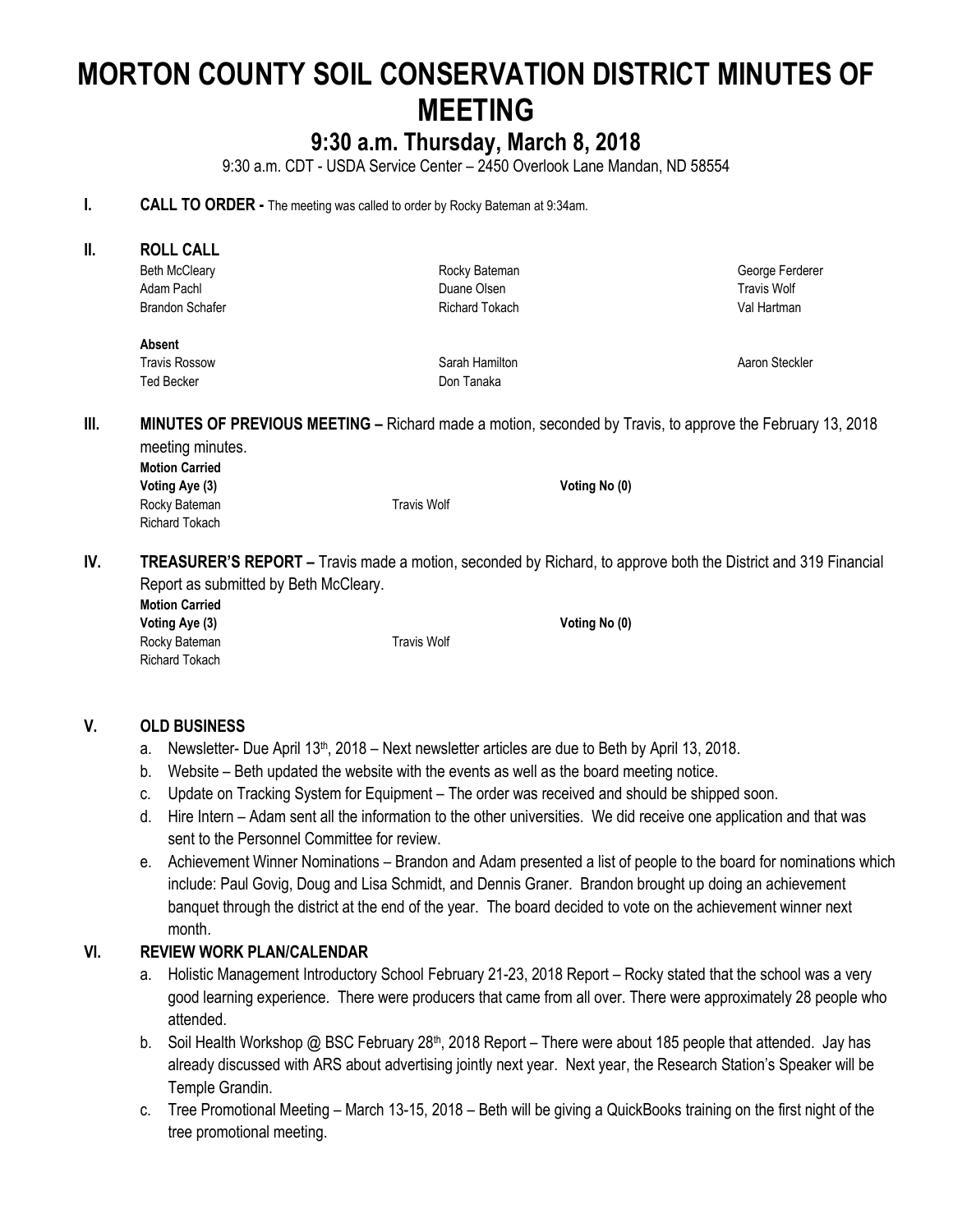# **VII. NEW BUSINESS**

a. Certificate of Deposit Report – Travis made a motion, seconded by Richard, to roll CD (I2) that is coming up for maturity into an 11-month CD.

| <b>Motion Carried</b> |             |               |
|-----------------------|-------------|---------------|
| Voting Aye (3)        |             | Voting No (0) |
| Rocky Bateman         | Travis Wolf |               |
| <b>Richard Tokach</b> |             |               |

Rocky also suggested looking into other saving options other than Certificate of Deposits.

- b. Scholarships Beth provided the board with a report to the board. The board recommended the following for Scholarship Requirements: resident of Morton County, can be high school Senior and up, GPA min of 2.5, any accredited university or college, scholarship reward money will be paid once transcript received, require written essay, and that multiple scholarships may be awarded.
- c. Achievement Winner Old Photos Rocky suggested contacting the previous winners' families and see if they want them.
- d. Coffee Pot for the Office The board approved the staff to purchase a new coffee pot.

# **VIII. REPORT OF DISTRICT PROGRAMS**

1. OMG Grassland Improvement Project – nothing new to report

# **IX. REPORT OF DISTRICT EMPLOYEES**

- a. District Technician
	- 1. Update on Trees and Fabric Adam stopped accepting tree orders as of last week Friday. We have 20 fewer orders then we did last year but about 2,000 more trees. 43% of people ordered through the newsletter, 34% of people ordered online, and 16% came in to the office to order.
	- 2. Adam will start getting trees from nurseries. Adam asked if we would be able to go down to Watertown, SD again. The board said that was alright to continue to do that same as years prior.

#### b. District Secretary

1. Admin Update –

| <b>Motion Carried</b>                                                                                                                                                              | Travis made a motion, seconded by Richard, to order 100 pocket calendars. |               |  |
|------------------------------------------------------------------------------------------------------------------------------------------------------------------------------------|---------------------------------------------------------------------------|---------------|--|
| Voting Aye (3)                                                                                                                                                                     |                                                                           | Voting No (0) |  |
| Rocky Bateman                                                                                                                                                                      | <b>Travis Wolf</b>                                                        |               |  |
| <b>Richard Tokach</b>                                                                                                                                                              |                                                                           |               |  |
| Richard made a motion, seconded by Travis, to put \$50.00 in the account for the post office.<br><b>Motion Carried</b><br>Voting Aye (3)<br>Rocky Bateman<br><b>Richard Tokach</b> | <b>Travis Wolf</b>                                                        | Voting No (0) |  |

- c. 319 Watershed Coordinator
	- 1. Update on Watershed Program
		- a. New 319 Grant Brandon asked the board if they would like him to hold a public meeting to inform producers of the new watershed grant. Rocky suggested getting more water samples from different areas to narrow down where the pollution is coming from.
		- b. Water Festival is April 10<sup>th</sup>, 2018. There are 6 schools planning on attending.